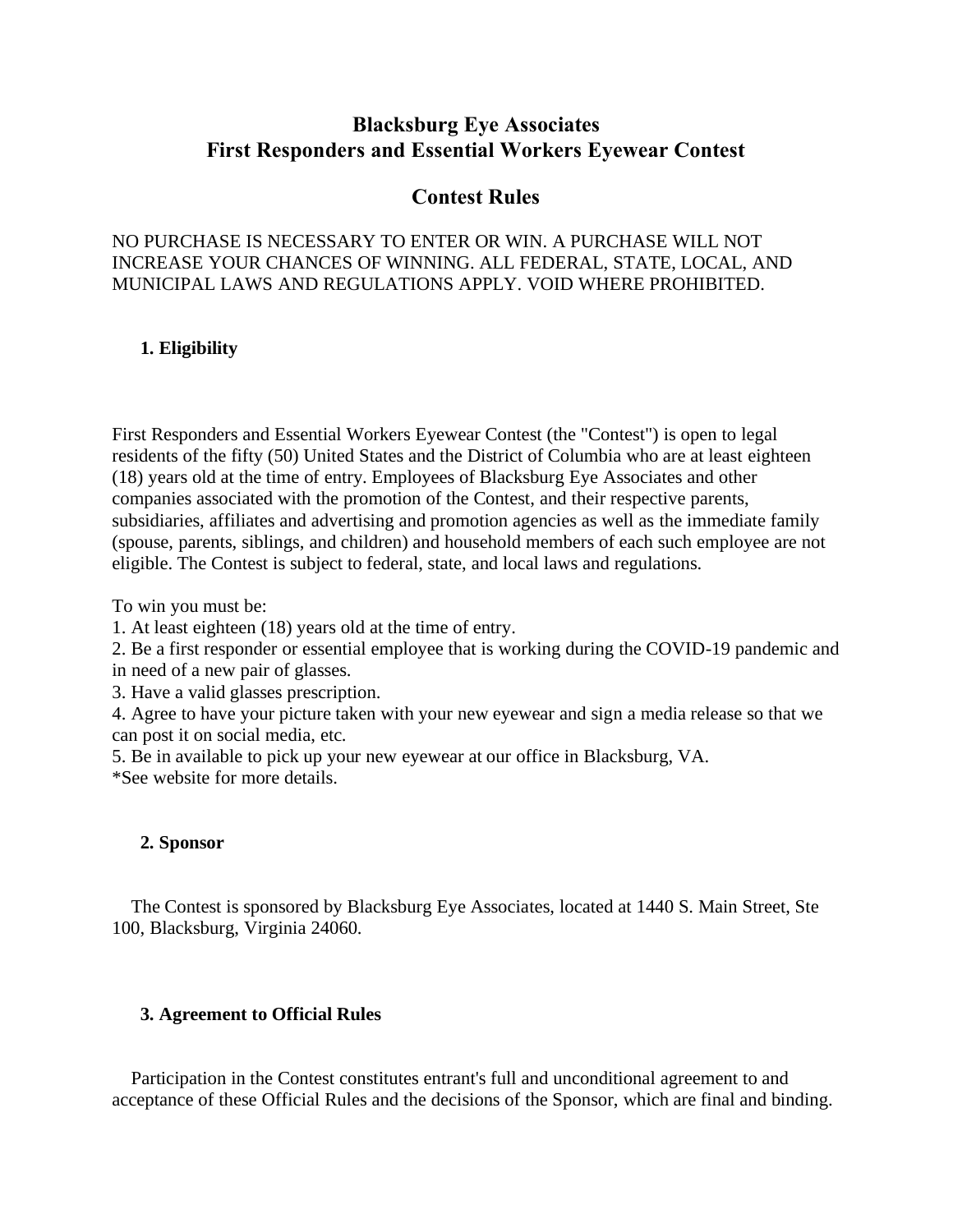Winning a prize is contingent upon being compliant with these Official Rules and fulfilling all other requirements set forth herein.

### **4. Contest Period**

The Contest begins on April 29, 2020 at 12:00 PM EST and ends on May 02, 2020 at 12:00 PM EST (the "Contest Period"). Entries that are submitted before or after the Contest Period will be disqualified. Submissions will be accepted for the duration of the Contest using any of the following methods:

Online

### **5. How to Enter**

Online**:** This method of entry will be available by visiting our website (www.blacksburgeye.com) and following the directions provided to fill out the entry information, and submit.

Limit one (1) entry per person, per email address, and per household for the duration of the Contest Period, regardless of method of entry. Entries received from any person, e-mail address, or household in excess of the stated limitation will be void. All entries become the property of Sponsor and will not be acknowledged or returned.

#### **6. PrizeDrawing**

On or about May 02, 2020, the Sponsor will select potential winners in a random drawing from among all eligible entries received. The odds of being selected depend on the number of entries received. The Sponsor will attempt to notify the potential winner via telephone or email on or about May 02, 2020. If the potential winner cannot be contacted within five (5) days after the date of the first attempt to contact him/her, the Sponsor may select an alternate potential winner in his/her place at random from the remaining non-winning, eligible entries.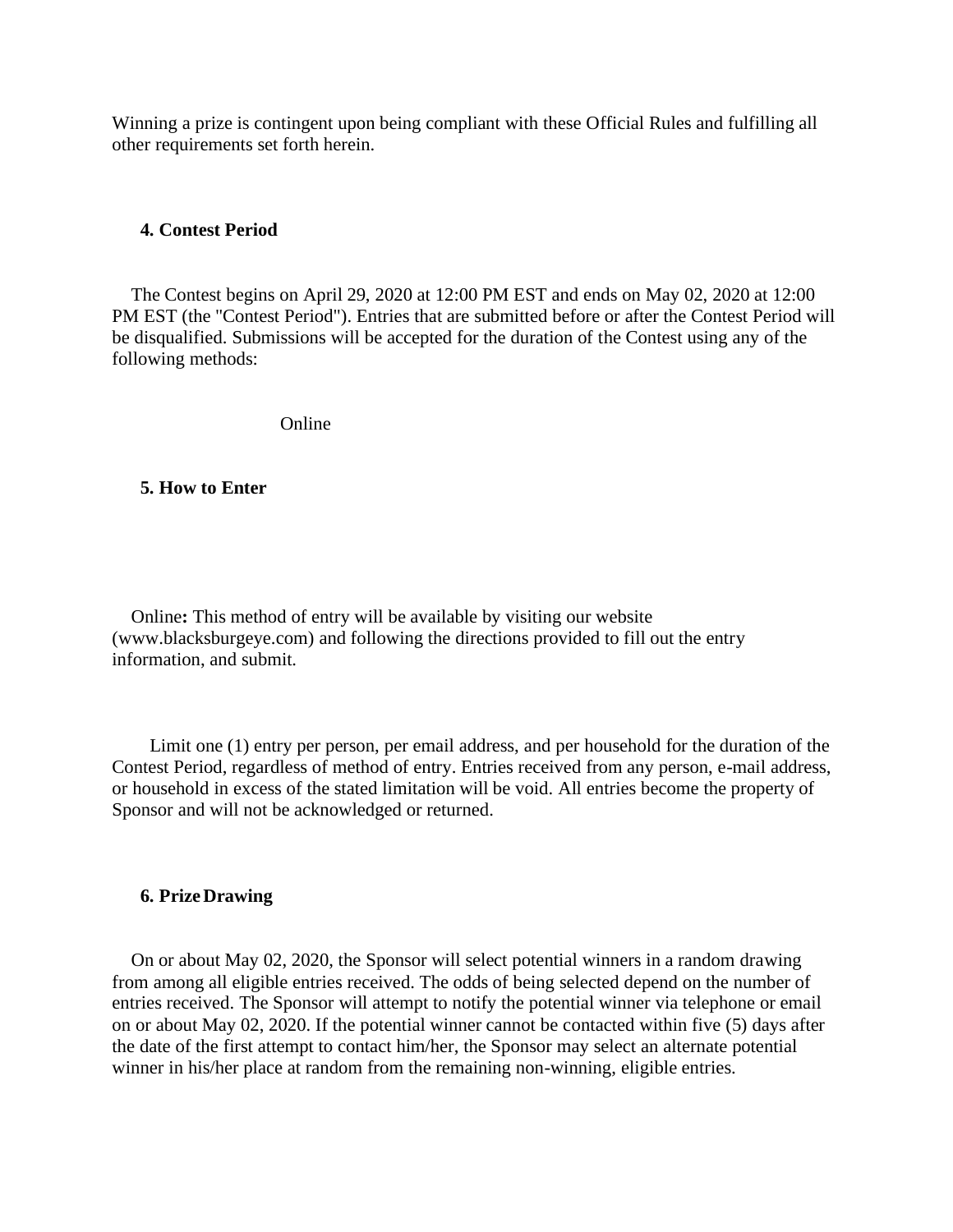### **7. Winner Notification**

The potential winners will be notified by email, mail or phone. Each potential Grand and First Prize winner (parent/legal guardian if a minor in his/her state of residence) will be required to complete, electronically sign and submit a Declaration of Compliance within five (5) days of the date notice or attempted notice is sent, in order to claim his/her prize. If a potential winner cannot be contacted, or fails to submit the Declaration of Compliance within the required time period (if applicable), or prize is returned as undeliverable, potential winner forfeits prize. If the potential winner is at least 18 but still considered a minor in his/her jurisdiction of residence, Sponsor reserves the right to award the prize in the name of his/her parent or legal guardian, who will be required to sign the Declaration of Compliance on the potential winners behalf and fulfill any other requirements imposed on winner set forth herein. Potential winners must continue to comply with all terms and conditions of these Official Rules, and winning is contingent upon fulfilling all requirements. In the event that a potential winner is disqualified for any reason, Sponsor will award the applicable prize to an alternate winner by random drawing from among all remaining eligible entries. Only three (3) alternate drawings will be held, after which the prize will remain un-awarded. Prizes will be fulfilled approximately 8-10 weeks after the conclusion of the Contest.

### **8. Prizes**

We will choose ten (10) winners. Each will receive a complete pair of prescription eyewear includes a brand new frame and pair of prescription lenses.

### **9. General Conditions**

In the event that the operation, security, or administration of the Contest is impaired in any way for any reason, including, but not limited to fraud, virus, bug, worm, unauthorized human intervention or other technical problem, or in the event the Contest is unable to run as planned for any other reason, as determined by Sponsor in its sole discretion, the Sponsor may, in its sole discretion, either (a) suspend the Contest to address the impairment and then resume the Contest in a manner that best conforms to the spirit of these Official Rules or (b) terminate the Contest and, in the event of termination, award the prize at random from among the eligible, non-suspect entries received up to the time of the impairment. The Sponsor reserves the right in its sole discretion to disqualify any individual it finds to be tampering with the entry process or the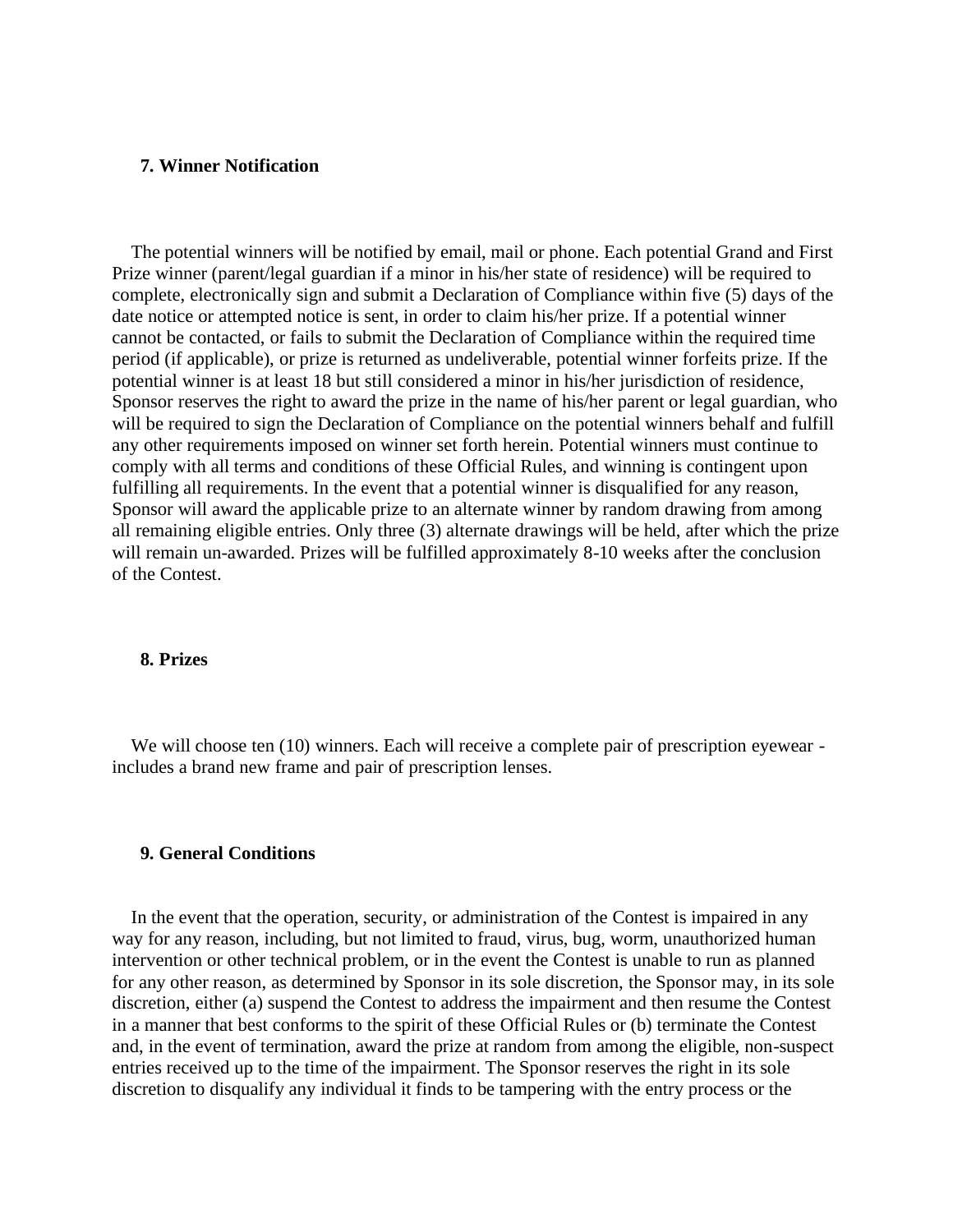operation of the Contest or to be acting in violation of these Official Rules or in an unsportsmanlike or disruptive manner. Any attempt by any person to damage the website or undermine the legitimate operation of the Contest may be a violation of criminal and civil law, and, should such an attempt be made, the Sponsor reserves the right to seek damages (including attorney's fees) and any other remedies from any such person to the fullest extent permitted by law. Failure by the Sponsor to enforce any provision of these Official Rules shall not constitute a waiver of that provision.

### **10. Release and Limitations of Liability**

By participating in the Contest, entrants agree to release and hold harmless the Sponsor, and each of their respective parents, subsidiaries, affiliates, advertising and promotion agencies, other companies associated with the Contest, and each of their respective officers, directors, employees, shareholders, representatives, and agents (the Released Parties) from and against any claim or cause of action arising out of participation in the Contest or receipt or use of the prize (including any travel or activity related thereto), including, but not limited to: (a) any technical errors associated with the Contest, including lost, interrupted or unavailable Internet Service Provider (ISP), network, server, wireless service provider, or other connections, availability or accessibility or miscommunications or failed computer, satellite, telephone, cellular tower or cable transmissions, lines, or technical failure or jumbled, scrambled, delayed, or misdirected transmissions or computer hardware or software malfunctions, failures or difficulties; (b) unauthorized human intervention in the Contest; (c) mechanical, network, electronic, computer, human, printing or typographical errors; (d) application downloads, (e) any other errors or problems in connection with the Contest, including, without limitation, errors that may occur in the administration of the Contest, the announcement of the winner, the cancellation or postponement of the event and/or the flyover, if applicable, the incorrect downloading of the application, the processing of entries application downloads or in any Contest-related materials; or (f) injury, death, losses or damages of any kind, to persons or property which may be caused, directly or indirectly, in whole or in part, from entrants participation in the Contest or acceptance, receipt or misuse of the prize (including any travel or activity related thereto). Entrant further agrees that in any cause of action, the Released Parties liability will be limited to the cost of entering and participating in the Contest, and in no event shall the entrant be entitled to receive attorney's fees. Released Parties are also not responsible for any incorrect or inaccurate information, whether caused by site users, tampering, hacking, or by any equipment or programming associated with or utilized in the Contest. Entrant waives the right to claim any damages whatsoever, including, but not limited to, punitive, consequential, direct, or indirect damages.

#### **11. Disputes**